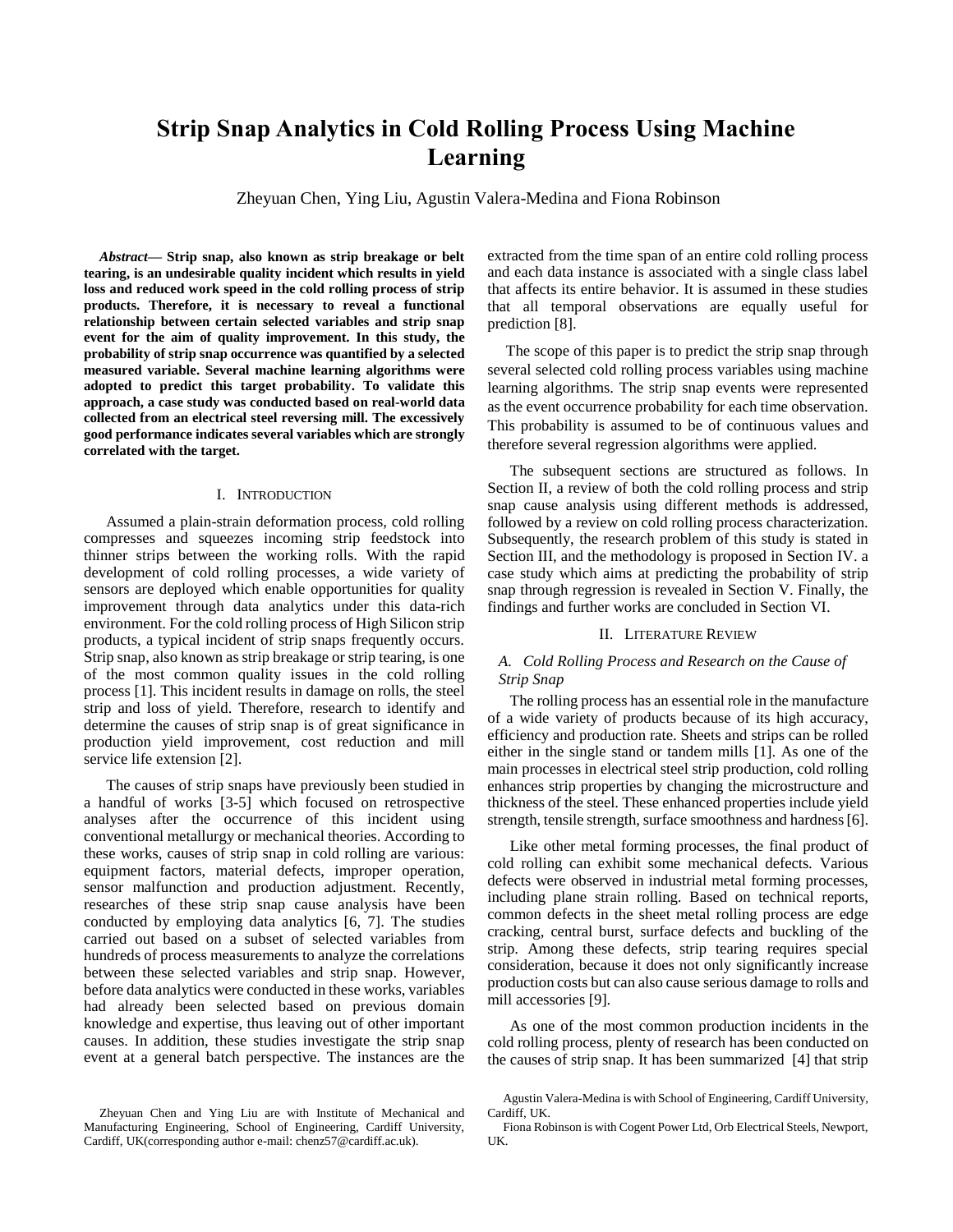snaps could result from material defect, equipment malfunction, improper operation and improper rolling parameter settings.

Among these possible causes, equipment factor has been analyzed as the primary one. In a real case study [5], servovalve malfunction resulted in high-pressure fluctuation, thus leading to inter-frame tension deviations, crushing the strip on one side. Other equipment malfunctions such as the piston rod protrusion of HGC (Hydraulic Gap Control) and tension meter detection accuracy have also been discussed by [10].

Apart from equipment factors, inappropriate operation and parameter settings also account for the occurrence of strip snap. Several operating parameters related to the working roll such as diameter disparity between top and bottom working rolls, levelness of the bottom working roll and convexity degree of the working rolls have been discussed to be significant strip snap causes. Apart from working rolls, levelness and perpendicularity of the deflector rolls have also been proved to generate strip snaps as well [3].

#### *B. Characterizing the Cold Rolling Process*

Regarding the modelling of the cold rolling process, many different models have been developed and presented over the past decade. These models generally consist of rolling parameters such as tension, roll force, torque and yield strength of the strip as well as several operating parameters. A model developed by Orowan was one of the most comprehensive among these cold rolling process models. Conventional rolling force formulas, however, provide not more than reasonably accurate approximations [11, 12].

Recognized to be a desirable approach to investigate the design of mill equipment and rolling operation practices, the mathematical modelling of the cold rolling process is conducive to productivity and quality improvement [13].

However, many factors such as friction conditions, roll flattening, deflection of the rolling mill and temperature make the theoretical analysis of the rolling process very complicated and time-consuming. Since the exact values of these variables cannot be measured during the rolling process, there are many parameters needed for better accuracy of the mathematical model [14]. For example, strip snap has been analyzed using a strip deformation model. Nevertheless, the strip deformation models are dependent on parameters which are determined from a combination of approximations to existing rolling theory [15].

#### III. PROBLEM STATEMENT

This paper deals with an undesired event - the occurrence of strip snap during a grain-oriented electrical steel cold rolling process. According to the domain experts, this type of steel is fragile due to a high silicon content which leads to a higher rate of strip snaps during cold reduction to 10% of the starting thickness. The occurrence of this incident can result in yield loss due to the failure to achieve the final target thickness. In addition to this, when the cold rolling production resumes from this incident, an altered rolling performance may occur due to the unexpected disruption caused by strip snaps. This disruption may result in a variation of strip thickness, thus influencing the magnetic loss which is proportional to strip thickness. It is therefore of great significance to reveal a functional relationship between certain selected measured variables and strip snap incident regarding production yield improvement and cost reduction for cold rolling processes.

From hundreds of measured variables, our previous work was conducted through a data analytics approach to choose and determine the most relevant variables affecting snap occurrence. The result of the selected variables provides a reference for input variables in this study.

However, in this previous work, each data instance in the training dataset represents the mean value of a time span covering a rolling pass since the strip snap incidents were marked by the shop floor engineers with the most specific to the pass number of a broken coil. In this context, the previous work assumes that each data instance (represented by a time series of a rolling pass) is associated with a single class label that affects its entire behavior. That is, it is assumed that all temporal observations are equally useful for prediction.

In terms of monitoring and detecting an event such as a strip snap incident, the above manner of labelling the whole temporal observations in a pass is general and inappropriate. In practical, the collected data were recorded in a continuous time series manner under a sampling rate of 100*hz.* Meanwhile, the occurrence of a strip snap was momentary. This incident can take place at any stage in a rolling pass and it is impractical to locate the exact start time point for this incident. For a rolling pass, it is very common that the mill was in the normal condition in the early stage and a strip snap occurred at the later stage. In this case, only the temporal observations in later stage should be labelled as a snap rather than labelling the whole temporal observations of the entire pass as a snap.

In this context, the label denotes an event should be associated with a specific time point or a time interval in the instance, not necessarily in the entire time sequence. In the cold rolling domain, a rolling pass may be normal at first, then develops a tendency of strip snap, then a snap occurs or goes back to normal condition again. Consequently, the context in which the prediction is made should be local and affected by the most recent behavior of the monitored event.

# IV. METHODOLOGY

The objective of this study is to discover a functional relationship between certain measured variables recorded in the form of multivariate time series and the occurrences of strip snap. The measured variables are determined by both domain experts and previous work. The strip snap events are represented as the probability of strip snap occurrence within a time window denoted as  $P_{s,t}$  which is assumed to be of continuous values.

To achieve the objective stated above, a machine learning approach is proposed. This approach aims to label an unseen instance (a time interval of a certain length) from selected variables with  $P_{s,t}$ .

The first step of this machine learning approach is to collect the PDA time series data of snapped passes with selected variables.

Following this, with the aims of transforming the problem into a supervised learning task and being specific to the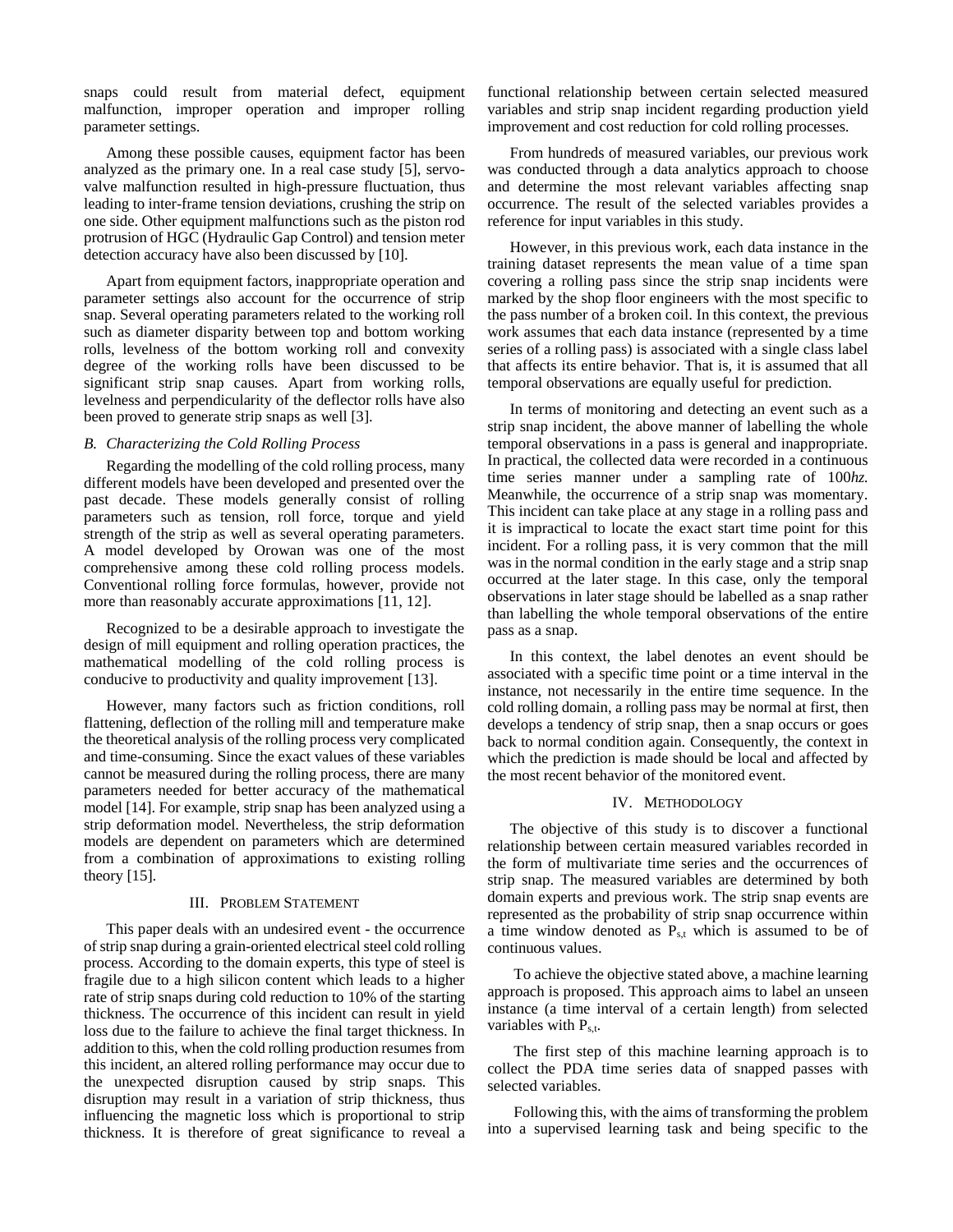detailed temporal observation length, the labels which is assumed to be of continuous values in this study are assigned to each time interval of certain length according to a selected index which is highly related with the event.

Subsequently, data cleaning is conducted to filter out the noise and to discard the temporal observations of idle states in a cold rolling process.

Regression algorithms are then adopted with the aim of establishing models to reveal the relationships between selected variables and the strip snap incident. Further investigations regarding the performance of the regression algorithms are finally conducted.



#### V. CASE STUDY

#### *A. Experimental Setup*

This case study was conducted based on the historical data collected from the PDA system of a reversing mill in an electrical steel company. This company produces strip coil products which are cold rolled five passes back and forth through a reversing mill. With the silicon exceeding 3% and the thickness decreasing by up to 90%, these fragile strips often break undesirably during the cold rolling process.

The following experiment is set up with the aim of detecting a strip snap event by establishing a regression model to reveal a functional relationship between several selected input variables and output  $P_{s,t}$  in each time window. If  $P_{s,t}$  can be predicted in a short time window, the steel plant can set a predictive manner to stop the mill before this incident takes place.

To conduct this supervised learning experiment, the first step is to label the time window in the collected PDA time series with  $P_{s,t}$ . In this steel company, the occurrences of a strip snap are recorded by the shop floor engineers in an event log. By tracking this event log, the passes of each strip coil can be marked with a good pass or a snap pass. According to the domain experts, from various monitoring variables in the PDA system, Measured Slip (MS) is highly relevant with the strip snap event and therefore it can be used to track and locate an approximate scope of a strip snap event on the timeline. This measurement indicates the relative displacement between the strip coil and the working roll. Under normal operation conditions, the value of MS is usually negative or slightly fluctuating around 0. As shown in Figure 2, when a strip snap takes place, the MS value increases sharply to a peak as a response to this incident and then plummets to the vicinity of 0. The strip snap event occurs before the plummeting event of MS and there is an unmeasurable delay between these two events. Hence, for a snap pass, the time series after a time point (noted as time point B) can be deduced with 100% of  $P_{s,t}$  only when the MS increases to the maximum at this time point. However, it is impractical and irrational to locate the exact start time point of a strip snap occurrence. To discover the difference between good passes and snap passes regarding MS value, based on the collected data of 1010 good passes and 149 snap passes, statistics analysis was conducted the max MS value. The statistical results are shown in Figure 3 and Figure 4.

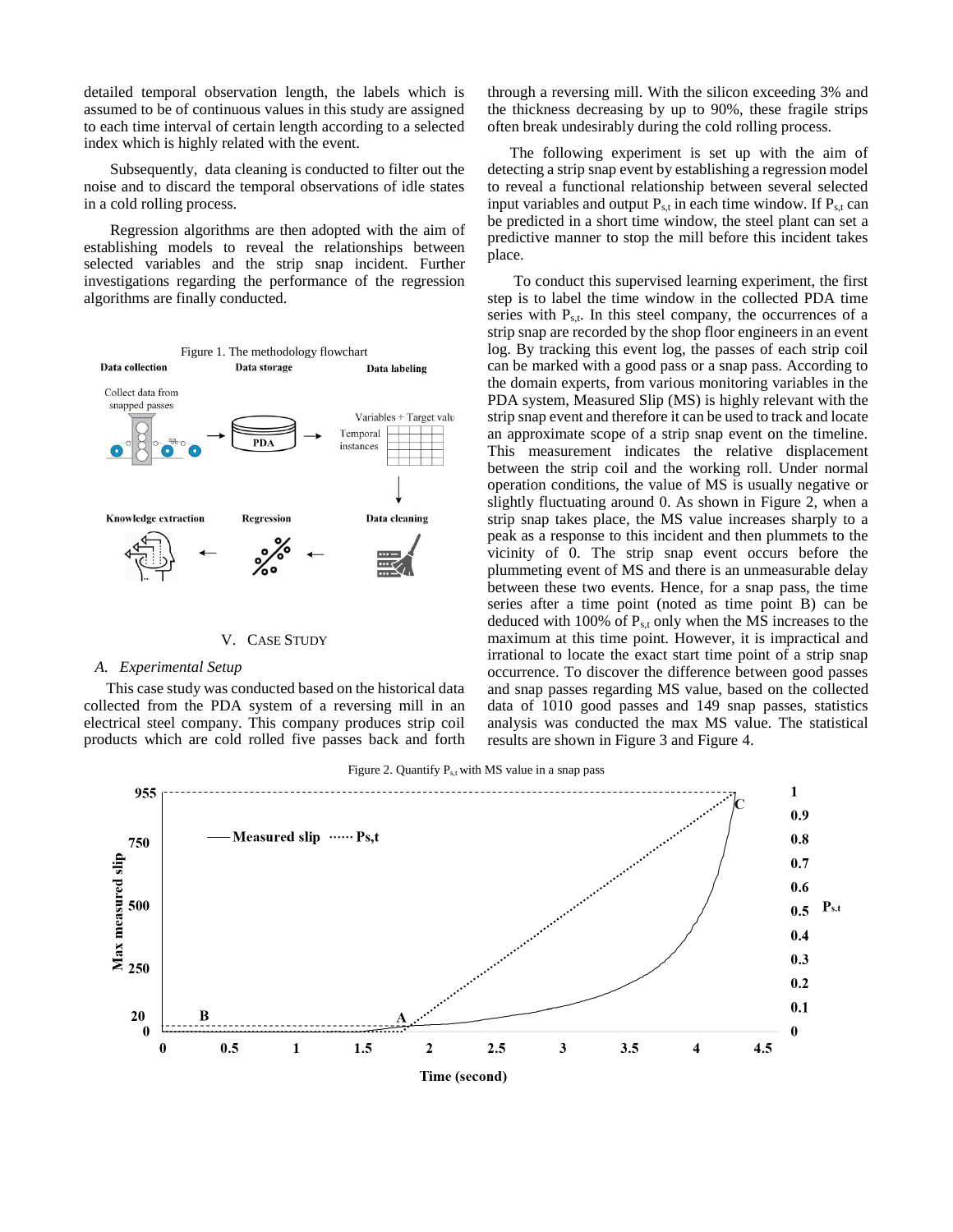Figure 3. Plot box of Max MS values of 149 snap passes



Figure 4. Plot box of Max MS values of 1010 good passes



For the collected dataset, MS values of all good passes are fluctuating under 20; while the max MS values of all snap passes vary from 955 to 3902 which is far above 20. This obvious difference on the MS values regarding good and snap passes can be used as an index for strip snap.

To quantify  $P_{s,t}$  through the MS value, two assumptions were made: Firstly, the variation manner of the MS value for good passes is the same with this manner for snap passes. Under this assumption, for a snap pass,  $P_{s,t} = 0$  when MS value is under 20. The time point when MS=20 is noted as time point A. The strip snap takes place between the time point A (MS=20) and B (MS=maximum). Secondly, between time point A and B,  $P_{s,t}$  is linearly distributed.

Under these two assumptions, Figure 2 illustrates how a snap time series is labelled with  $P_{s,t}$  value with reference to MS value.

The following data preprocessing procedures were coded and carried out using Python of version 3.7.2 [16]. The regression experiments were coded and carried out through the open-source package Scikit-learn of version 0.20.3 [17].

#### *B. Data Collection and Preprocessing*

This study focuses on the cold rolling process rather than on the incoming material. Variables related to materials are not in the scope of this research. In this context, the collected 149 snap passes were rolled with the same grade of feedstock material.

Table I illustrates the 11 selected variables according to domain experts and previous work. It should be noted that within this dataset, there are negative values in variable "Stand RPM" and "Mill speed", thus indicating the vector direction related to the reversing mill process. The absolute value of these negative values was taken before a Min-Max normalization was conducted on this training dataset.

| No.            | <b>Input variables from</b>                         | <b>Description</b>                         | Unit                              |  |
|----------------|-----------------------------------------------------|--------------------------------------------|-----------------------------------|--|
|                | domain experts                                      |                                            |                                   |  |
| V1             | <b>Stand RPM</b>                                    | Rotational<br>velocity of the<br>stand     | Rpm:<br>revolutions per<br>minute |  |
| V <sub>2</sub> | Servo total load<br>feedback                        |                                            | $T: \text{ton}$                   |  |
| V <sub>3</sub> | Mill speed                                          | Rolling speed                              | Mpm: meters<br>per minute         |  |
| V <sub>4</sub> | <b>RR</b> tension                                   | Tension applied<br>to the right reel       | $T: \text{ton}$                   |  |
| V <sub>5</sub> | Stand current                                       |                                            | p.u (per unit)                    |  |
|                | <b>Input variables from</b><br>previous work        | <b>Description</b>                         | Unit                              |  |
| V <sub>6</sub> | Bottom 750 lb<br>Hydraulic pressure<br>feedback     | Pressure feedback                          | PSI: Pounds<br>per square inch    |  |
| V <sub>7</sub> | Servo back position B                               |                                            | Um:<br>micrometer                 |  |
| V8             | DS Capsule Servo Input<br><b>Supply Pressure Fb</b> | Pressure feedback                          | Bar: pressure<br>metric unit      |  |
| V9             | Rate of Change of Total<br><b>Load Reference</b>    | Number of times                            |                                   |  |
| V10            | Gap Control on Permits                              | The number of<br>gap control<br>operations |                                   |  |
| V11            | <b>Back Capsule force</b>                           | Force                                      | $T: \text{ton}$                   |  |
| V12            | Mean trim 1-4                                       |                                            | Um/scan                           |  |

TABLE I. TABLE OF INPUT VARIABLES

In the event detection setting, the event-recent training temporal instances closer to the event are usually more predictive than distant measurements [8]. In this context, the training dataset are extracted from the time sequence recent to the time point B. In order to train a classifier which can learn both the patterns of good and snap passes, training temporal instances are also extracted from point A forward to a time point noted as C. Considering the class balance issue [18], the time interval length between time point A to C (noted as  $L_{AC}$ ) is set to 1.5 seconds with reference to the length between time point A to B (noted as  $L_{AB}$ ). The Figure 5 illustrates the distribution of L<sub>AB</sub> regarding the collected 149 snap passes.

Figure 5. Plot box of LAB regarding 149 snap passes.

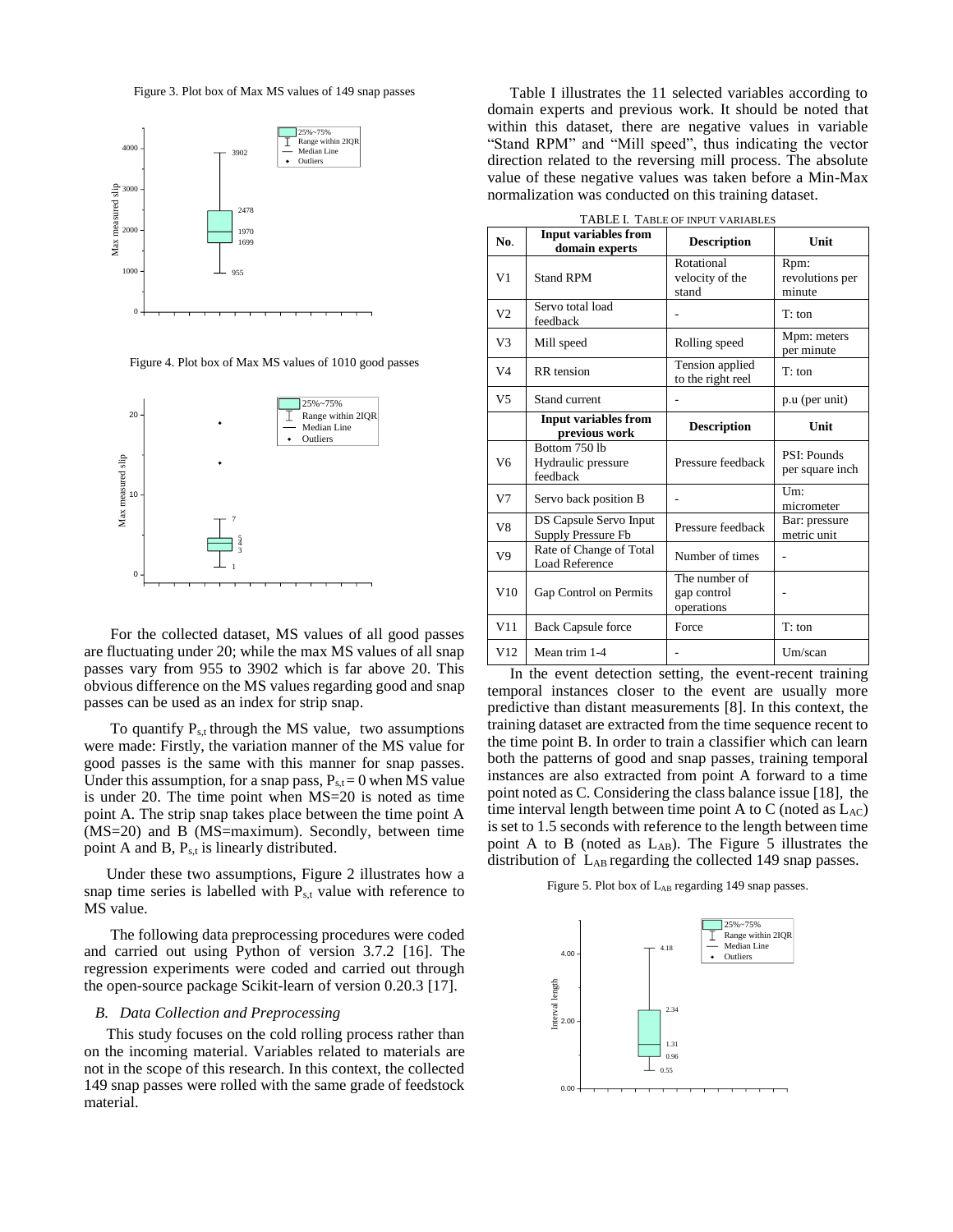For the preprocessing of time series data, it is usually desirable to develop representation techniques that can reduce the dimensionality of time series [19]. In this study, raw data was collected from the PDA system at a sampling frequency of 100*hz* by taking the mean value*,* which means the raw data are consist of time windows with the size of 0.01 second. The raw data was already represented using a Piecewise Aggregate Approximation (PAA) transformation which produces a piecewise constant approximation of the original sequence [20]. Considering the represented data is low in dimension and follows the distribution of  $L_{AB}$ , it can be used for further modelling.

#### *C. Evaluation Metrics*

Many regression techniques can be used to conduct this task. In this work, Naïve Bayes (NB) [21], Decision Tree (DT) [22], *k*-Nearest Neighbors (*k*-NN) [23] and Random Forest (RF) [24] are tested respectively.

The regression performance was evaluated under 10-fold cross-validation.

In order to reveal the regression performance of the selected algorithms, the root mean square error (RMSE) is used. It is a scale-dependent metric which measures the difference between the prediction value and the actual value [25]. RMSE is 0 if the prediction value equals to the actual values. The expression of RMSE is:

$$
RMSE = \sqrt{\frac{\Sigma_i (p_i - a_i)^2}{n}} \tag{1}
$$

In the formula,  $p_i$  is the prediction value,  $a_i$  is the actual value,  $n$  is the number of training data instances

 Regarding correlation coefficient, Model correlation coefficient [26] is used to measure the correlation between two variables. MCC is used to measure the correlation between two variables , and can be expressed mathematically as [27]:

$$
MCC = \frac{Sp_A}{\sqrt{SpSA}},\tag{2}
$$

where,

$$
S_{PA} = \frac{\sum_{i} (p_{i} - \bar{p})(a_{i} - \bar{a})}{n - 1}; \ S_{P} = \frac{\sum_{i} (p_{i} - \bar{p})^{2}}{n - 1};
$$

$$
S_{A} = \frac{\sum_{i} (a_{i} - \bar{a})^{2}}{n - 1};
$$

In the formula,  $\bar{p}$  is the average of the prediction value, n is the number of training data instances.

# *D. Results and Discussions*

Using all these four algorithms, both the RMSE and MCC was excessively high as shown in Table II below.

TABLE II. REGRESSION PERFORMANCE ON FULL SET

|             | NB    | DТ    | $k$ -NN | RF    |
|-------------|-------|-------|---------|-------|
| <b>RMSE</b> | 0.093 | 0.009 | 0.009   | 0.008 |
| MCC         | 0.961 | 0.999 | 0.999   | 0.999 |

This could be caused by several input variables which are strongly related to  $P_{s,t}$ . Therefore, regarding these 11 input variables, Correlation-based subset feature selection (CFSsub) [28], a feature selection technique using filter approach is carried out with the aim of measuring the correlation between variables and class concept. This filter approach focus on the evaluation of every single attribute [29]. As shown in Table IV, seven input variables were selected as strongly related variables.

TABLE III. STRONG CORELATED VARIABLES USING CFSSUB **No. Variable name** V1 Stand RPM V3 Mill speed V<sub>4</sub> RR tension V<sub>5</sub> Stand current V6 Bottom 750 lb Hydraulic pressure feedback V7 Servo back position B V8 DS Capsule Servo Input Supply Pressure Fb

According to the feature selection result, these seven variables could be strongly related with Ps.t. With the removal of these seven variables, the same regression experiment was conducted for comparison based on the remaining five variables and the result is shown in Table IV. The training dataset of these five variables is noted as training dataset **B**.

TABLE IIV. REGRESSION PERFORMANCE AFTER REMOVING STRONG RELATED VARIABLES

|             | NB    | DT    | $k$ -NN | RF    |
|-------------|-------|-------|---------|-------|
| <b>RMSE</b> | 0.255 | 0.167 | 0.148   | 0.157 |
| <b>MCC</b>  | 0.646 | 0.870 | 0.897   | 0.883 |

The MCCs of the different algorithms decrease to a reasonable interval while the RSMEs are still desirable. To reveal the impact of each strong correlated variable on MCC, a set of comparative experiments were conducted. The results are shown in Table V.

TABLE V. MCCS OF MODELS ESTABLISHED ON DIFFERENT CONFIGURED DATASETS

| <b>Dataset</b> | <b>NB</b> | DT    | $k$ -NN | RF    |
|----------------|-----------|-------|---------|-------|
| B              | 0.646     | 0.870 | 0.897   | 0.883 |
| $B+V1$         | 0.893     | 0.995 | 0.987   | 0.997 |
| $B+V3$         | 0.899     | 0.997 | 0.992   | 0.998 |
| $B+V4$         | 0.775     | 0.991 | 0.983   | 0.994 |
| $B+V5$         | 0.646     | 0.959 | 0.917   | 0.968 |
| $B+V6$         | 0.645     | 0.982 | 0.979   | 0.989 |
| $B+V7$         | 0.918     | 0.980 | 0.966   | 0.988 |
| $B+V8$         | 0.722     | 0.989 | 0.984   | 0.993 |